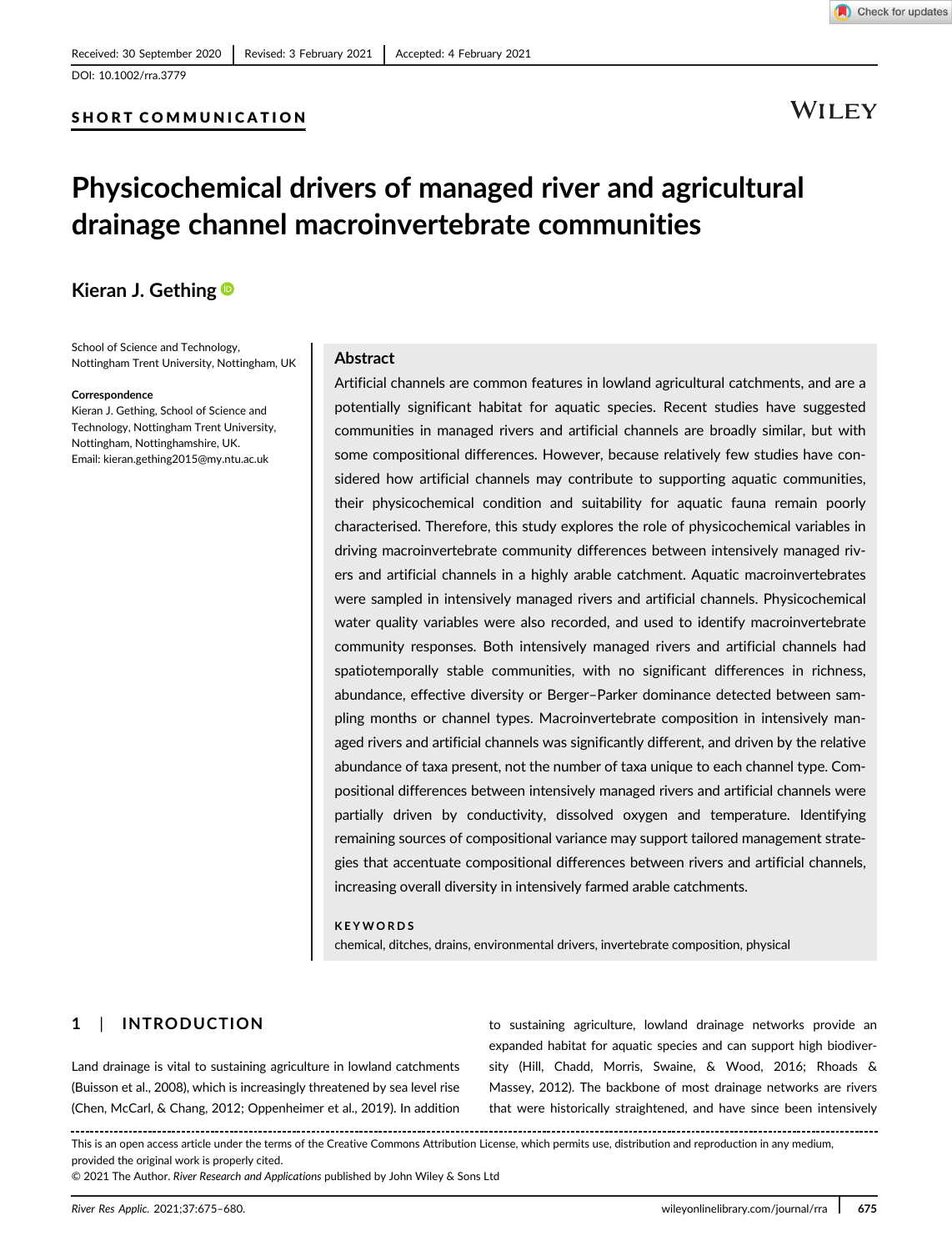managed by dredging, embankment and vegetation cutting (Buisson et al., 2008; Mayer et al., 2017). Artificial channels of varying sizes intersect rivers and other artificial channels forming a dense network of aquatic habitats that broadly resemble the slow flowing, heavily sedimented freshwater marshes lost during land reclamation (Shaw, Johnson, Macdonald, & Feber, 2015).

Rivers and artificial channels in agricultural catchments support high diversity in their own right (Herzon & Helenius, 2008; Hill et al., 2016; Williams et al., 2004). When compared, macroinvertebrate communities in intensively managed rivers and larger artificial channels (≥4 m wide) can have a similar taxonomic richness (Gething & Little, 2020), but smaller artificial ditches typically contain fewer species (Davies, Biggs, Williams, Lee, & Thompson, 2008; Williams et al., 2004). Thus, in catchments with a continuum of small to large artificial channels, the role of differing channels in sustaining aquatic communities remains unclear. Compositionally, artificial channels of varying sizes contain unique species (Armitage, Szoszkiewicz, Blackburn, & Nesbitt, 2003; Gething & Little, 2020), suggesting the presence of artificial channels allows an overall greater number of species to survive in a catchment. However, because relatively few studies have considered how these highly connected components of agricultural drainage networks may collectively contrast and/or complement each other to support aquatic communities their physicochemical condition and suitability for aquatic fauna remain poorly characterised.

In rivers, macroinvertebrate community composition is driven by a range of factors, including dissolved oxygen, water temperature and conductivity. In artificial channels, macroinvertebrate composition is reportedly driven by pH, shading and dredging (Shaw et al., 2015), but factors that are key in rivers, such as water temperature and dissolved oxygen, appear to have a weak influence (Leslie et al., 2012; Rolke, Jaenike, Pfaender, & Rothe, 2018). Armitage et al. (2003) suggest that the distinct physicochemical environment provided by smaller ditches aids in increasing overall catchment biodiversity, but the study's focus on one ditch limits what can be learned from its community comparison with the nearby river. Thus, despite what is known of physicochemical drivers of composition in rivers and artificial channels in isolation, the specific variables driving compositional differences between rivers and artificial channels remain unidentified.

This study aims to explore macroinvertebrate community differences between intensively managed rivers and artificial channels in a highly arable agricultural landscape, and determine how physicochemical variables influence any observed differences. This research is a key step towards identifying the nature and driver(s) of differences between intensively managed rivers and artificial channels in agricultural catchments, which may be used to guide understanding of the role and potential importance of artificial channels in maintaining aquatic macroinvertebrate diversity.

# 2 | METHODS

# 2.1 | Study area

This study was conducted in lower reaches of the Steeping catchment, on channels surrounding Wainfleet All Saints, Lincolnshire, UK. Approximately 6 km east of Wainfleet All Saints, the River Steeping enters Gibraltar Point National Nature Reserve before terminating in The Wash estuary (Lincolnshire Wildlife Trust, 2020). The 170 km<sup>2</sup> Steeping catchment is dominated by intensive arable agriculture and has an extensive network of artificial drainage channels (Environment Agency, 2020). All of the channels in this study (rivers and artificial channels) are subject to long-term, and on-going intensive management due to their active role in supporting irrigation and flood risk mitigation within the catchment. Specifically, Wainfleet Relief Channel is the largest artificial channel, sharing similar dimensions to the River Steeping (c. 17 m wide and 2.7 m deep). As such, the River Steeping and Wainfleet Relief Channel are subject to similar management in the form of embankments, bank and channel vegetation removal, and dredging. Three smaller channels were also studied, the Little River Lymn, Good Dike and an unnamed agricultural ditch adjacent to the A52 Wainfleet All Saints bypass. These smaller channels were 0.5–3 m wide, 0.2–1 m deep and periodically managed by vegetation removal.

# 2.2 | Data collection

Aquatic macroinvertebrates were sampled three times at 10 sites in the lower Steeping catchment between July and September 2017  $(n = 30:$  Figure 1). Samples were collected by a 3-min kick/sweep methodology (Murray-Bligh, 1999) using a 500 μm mesh net. In the field, the samples were preserved in 70% isopropanol. In the laboratory, macroinvertebrates were identified to family level (except Hydrachnidia Oligochaeta and Turbellaria, which were identified as such).

At all 10 sites, pH, conductivity (mS/cm), dissolved oxygen (DO: mg/L and % saturation) and water temperature ( $^{\circ}$ C) were recorded immediately prior to macroinvertebrate sampling using a Hanna pHep $^{\circledR}$ 4 (HI 98127), a Hanna DiST $^{\circledR}$ 6 (HI 98312) and a Hach HQ30d flexi. On each occasion, three readings were taken and a mean calculated for use in analysis.

# 2.3 | Statistical analyses

All analyses were conducted in the R environment (R Core Team, 2020). Sample sites were assigned to a channel type depending on their origin: intensively managed river (River Steeping 1–5, and the Little River Lymn) or artificial channel (Wainfleet Relief Channel 1–2, Good Dike and the A52 ditch). Macroinvertebrate richness (vegan:: specnumber: Oksanen et al., 2019), abundance (biomonitoR:: abundance: Laini et al., 2020), effective diversity (Hill's N2: analogue::n2: Simpson & Oksanen, 2020) and Berger–Parker dominance (BPD: biomonitoR::berpar) were calculated for each sample. The influence of month (categorical—three levels) and channel type (categorical—two levels) on sample richness, abundance, effective diversity and BPD was tested using linear mixed effect models (lme4::lmer: Bates, Maechler, Bolker, & Walker, 2015: eight models total: Table 1). All eight models included site as a random intercept to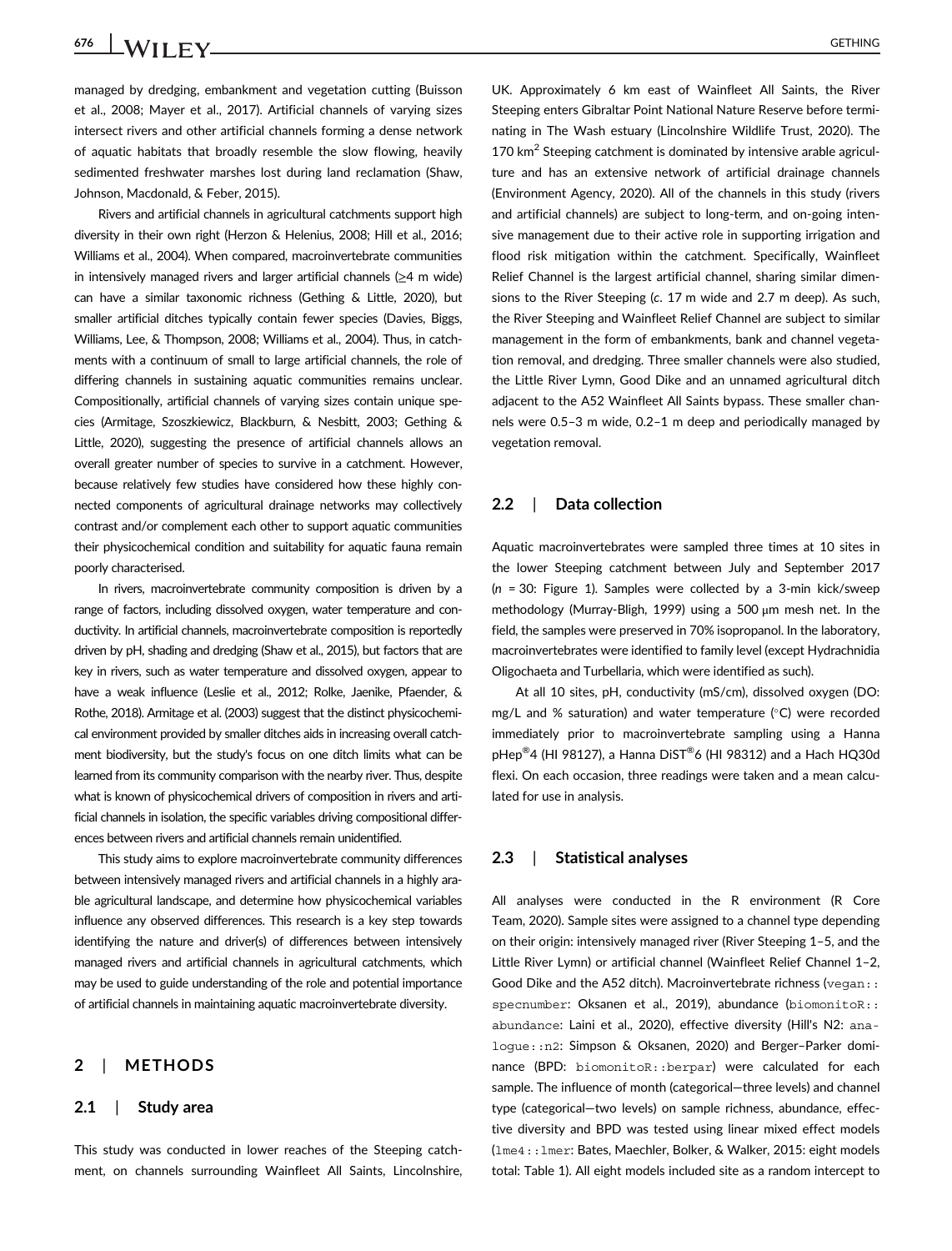FIGURE 1 Sampling locations in the Steeping catchment [Color figure can be viewed at [wileyonlinelibrary.com](http://wileyonlinelibrary.com)]



TABLE 1 Models testing the influence of month and channel type on macroinvertebrate richness, abundance, effective diversity (Hill's N2) and Berger–Parker dominance (BPD)

| Model          |                                                                    |
|----------------|--------------------------------------------------------------------|
| no.            | Model                                                              |
| $\mathbf{1}$   | Richness $\sim$ month + (1   site)                                 |
| 2              | Abundance $\sim$ month + (1   site)                                |
| 3              | Effective diversity $\sim$ month + (1   site)                      |
| $\overline{4}$ | BPD $\sim$ month + (1   site)                                      |
| 5              | Richness $\sim$ channel type + (1   site) + (1   month)            |
| 6              | Abundance $\sim$ channel type + (1   site) + (1   month)           |
| 7              | Effective diversity $\sim$ channel type + (1   site) + (1   month) |
| 8              | BPD $\sim$ channel type + (1   site) + (1   month)                 |

account for spatial dependency. The four models testing the influence of channel type also included month as a random intercept. All model assumptions were tested using DHARMa (Hartig, 2020). The influence of month and channel type on community dispersion and composition was tested using PERMDISP2 (vegan::betadisper) and permutational multivariate analysis of variance (PERMANOVA: vegan::adonis2). PERMANOVA included a restricted permutation scheme for site to meet the assumption of exchangeability under the null hypothesis. Taxa contributions to dissimilarity between channel types were identified using similarity percentages (SIMPER: vegan::simper).

Principle component analysis (PCA) was applied to the macroinvertebrate community, and the first two principle components were extracted. Stepwise variance inflation factor analysis (VIF: usdm::vifstep: Naimi, Hamm, Groen, Skidmore, & Toxopeus, 2014) was used to highlight collinearity between pH, conductivity, DO (mg/L), DO (% saturation) and temperature. Variables with a VIF score > 3 were considered collinear (Zuur, Ieno, & Elphick, 2010), and excluded from further analysis. The relationship between principle components 1 and 2 and the physicochemical variables was tested using a Pearson product– moment correlation.

# 3 | RESULTS

A total of 5,828 individuals were recorded from 48 macroinvertebrate families. Intensively managed rivers contained 44 families (91.7% of total), and artificial channels contained 40 families (83.3% of total). Gyrinidae, Hydrophilidae, Hydroptilidae, Lestidae, Psychomyiidae, Scirtidae and Tubellaria were exclusive to managed rivers, and Dryopidae, Mesoveliidae and Planariidae were exclusive to artificial channels. The compositional overlap between intensively managed rivers and artificial channels was 37 families (77.1% of total).

None of the models highlighted significant differences in richness, abundance, effective diversity or BPD between sampling months, or channel types (see Supporting Information S1). Sampling month had no influence on community dispersion or composition (betadisper:  $F(2) = .129, p = .879, PERMANOVA: F(2) = 1.123, R<sup>2</sup> = .08, p = .296$ . Channel type had no influence on dispersion, but was responsible for compositional variances between samples (betadisper: F (1) = .058,  $p = .822$ , PERMANOVA:  $F(1) = 2.441$ ,  $R^2 = .08$ ,  $p = .010$ ).

Principle components 1 and 2 accounted for 59.0% and 19.8% (total: 78.8%) of the compositional variance, respectively. Most families clustered around the centroid, except Baetidae, which was driven by principle component 1, and Asellidae, Chironomidae and Physidae, which were driven by principle component 2 (Figure 2). Asellidae (SIMPER: 16.5%,  $p = .980$ ), Bithyniidae (14.0%,  $p = .020$ ), Baetidae (8.8%,  $p = .350$ ), Chronomidae (8.5%,  $p = .050$ ) and Physidae (9.6%,  $p = .010$ ) contributed the most to dissimilarity between channel types (total: 57.4%), but not all were statistically significant. The 10 taxa that were unique to one channel type contributed <1.0% to the dissimilarity between managed rivers and artificial channels. VIF highlighted collinearity between the five physicochemical variables, so pH and DO (mg/L) were excluded from further analyses. Principle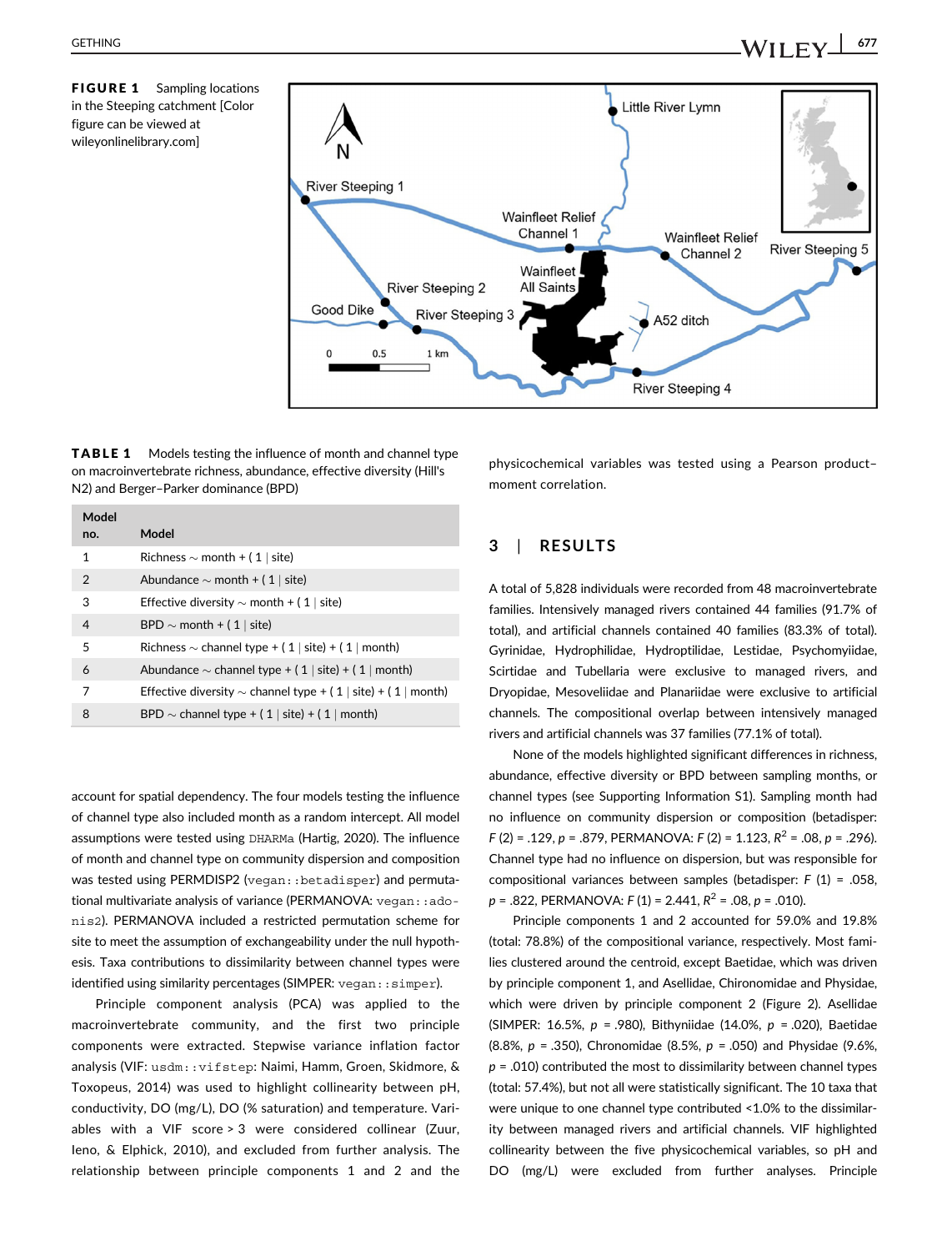

FIGURE 2 Principle components 1 and 2 for macroinvertebrate families in the Steeping catchment, Lincolnshire

component 1 was not significantly correlated with any recorded physicochemical variables (Supporting Information S1). Principle component 2 was significantly correlated with conductivity (Pearson r (28) = −.560, p = .001), DO (% saturation: Pearson r (28) = .494,  $p = .005$ ) and water temperature (Pearson r (28) = .417,  $p = .022$ ).

# 4 | DISCUSSION

The catchment community remained similar between July and September 2017, and is, therefore, unlikely to confound the following spatial assessment of managed rivers and artificial channels. Richness, abundance, effective diversity and BPD were comparable between intensively managed rivers and artificial channels, likely reflecting the homogenous agricultural land use, which increases the availability of limiting nutrients (Jarvie et al., 2018). Additionally, high connectivity between the channels and similar management practices that are applied to all channel types (e.g., dredging and vegetation cutting) likely also contribute to the observed similarities (Buisson et al., 2008; Gallardo et al., 2008; Mayer et al., 2017). Despite the similarities, it is unclear whether differences in richness, abundance and diversity/ dominance between intensively managed rivers and artificial channels are obscured by the taxonomic level of identification used. The macroinvertebrates in this study were resolved predominantly to family level, which is typically sufficient to highlight inter-site differences (Heino & Soininen, 2007; Marshall, Steward, & Harch, 2006), but further studies are required to determine whether the observed similarities are consistent at higher taxonomic resolutions.

Significant differences in macroinvertebrate community composition between intensively managed rivers and artificial channels mirror the findings of Gething and Little (2020), who suggest physicochemical conditions are a potential source of variance. Despite these differences, the high compositional overlap between channel types adds to evidence that a common core of tolerant taxa exist in lowland catchments. A common core implies that compositional differences between channel types are caused by a minority of taxa that are unique to each site (Williams et al., 2004). Similar observations have been made at smaller spatial scales, with a small number of species contributing most to differences between microhabitats within artificial channels (Verdonschot, Didderen, & Verdonschot, 2012). However, the PCA demonstrates that some core families, which are present at every site, are at the extremes of principle coordinates 1 and 2. This suggests that although all the same core taxa are ubiquitous, their relative abundance is more important than the number of unique species in characterising the distinct communities of intensively managed rivers and artificial channels. General trends in macroinvertebrate composition between intensively managed rivers and artificial channels are consistent between channel types and catchments (Gething & Little, 2020), suggesting the role of abundance in driving compositional differences is likely to be observed in agricultural catchments more broadly. However, further studies are required to determine the role of sample size ( $n = 30$ ) and the close proximity of the sampling locations (max separation = 5.5 km) in this study.

SIMPER and the PCA show that the taxa unique to one channel type cluster around the centroid, suggesting a limited response to the recorded physicochemical conditions. These unique taxa may be responding to patch scale variances in habitat type and/or structure (Gething, Ripley, Mathers, Chadd, & Wood, 2020; Verdonschot et al., 2012), or be filling the altered range of niches that become available when a different element of the ubiquitous core community is dominant. The relative importance of core taxa abundance implies taxa unique to one channel type may be of limited value. However, by filling open niches, taxa that are not present at all locations may still play a key role in supporting the functioning of aquatic ecosystems in lowland agricultural catchments, and thus warrant further investigation.

Conductivity, DO and water temperature are known to influence aquatic riverine communities, and this also appears true in artificial channels. In previous studies, dissolved oxygen and temperature had a limited effect on macroinvertebrate composition in artificial channels (Leslie et al., 2012; Rolke et al., 2018). This likely reflects that conditions are relatively stable within channel types, but differences between intensively managed rivers and artificial channels are sufficient to cause compositional differences (as proposed by Armitage et al., 2003). This is also supported by the significant compositional differences observed in this study and the correlation between compositional and physicochemical gradients, which suggest a distinct habitat provision in intensively managed rivers and artificial channels. Although responses to the recorded variables were observed, little of the principle component 1 variance was accounted for suggesting more influential variables remain unidentified. At present, most water bodies (including rivers) in lowland catchments are managed to fulfil an agricultural purpose (e.g., land drainage), but the identification of key compositional drivers may facilitate tailored management for rivers and artificial channels. A tailored management strategy that differentiates between rivers and artificial channels is likely to promote greater overall diversity, and improve resilience to natural stressors (e.g., climate change) in systems that are already pressured by intensive agricultural practices (Mantyka-Pringle, Martin, Moffatt, Linke, & Rhodes, 2014).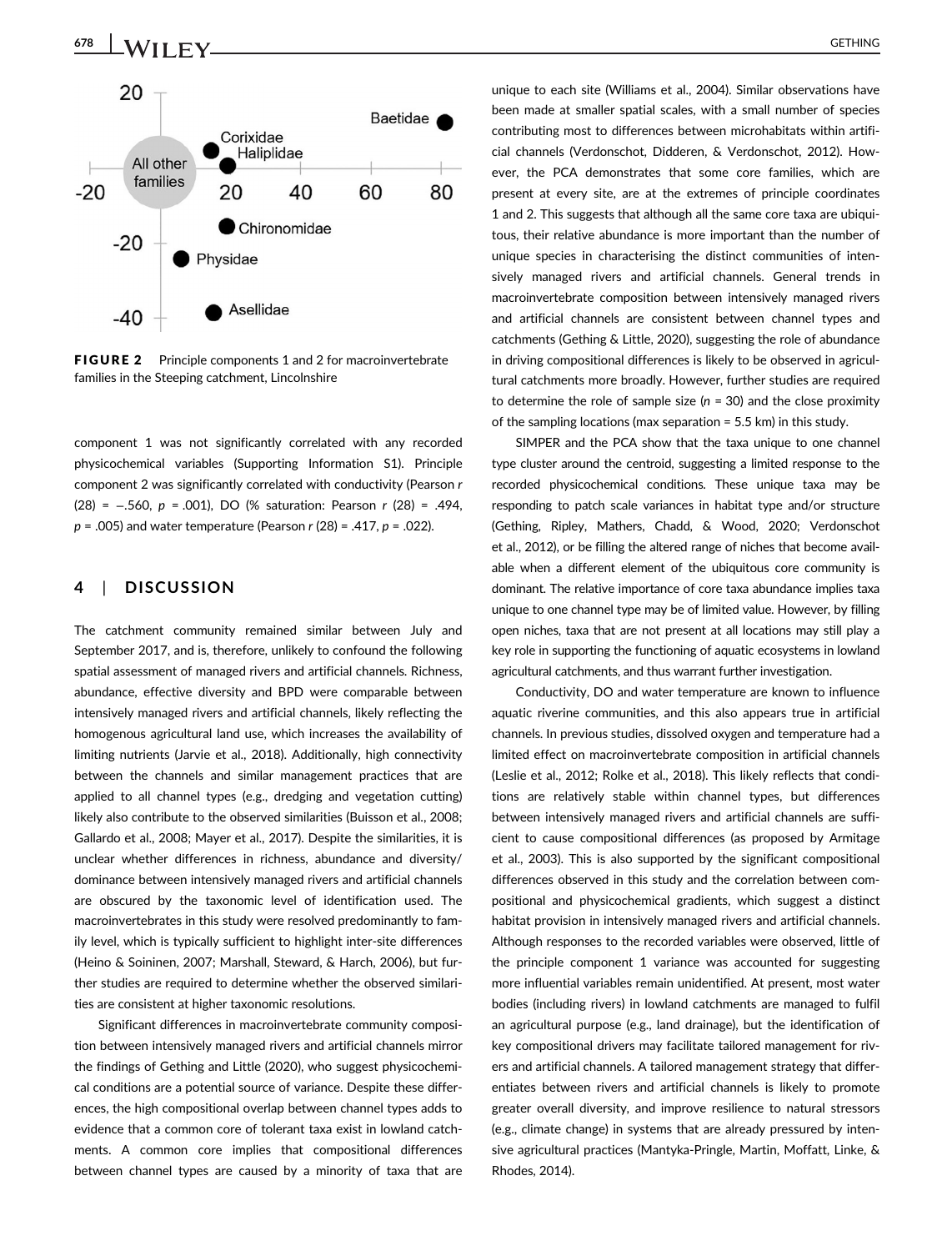Intensively managed rivers and artificial channels support high diversity in their own right, but the nature and driver(s) of compositional differences between these highly connected habitats are poorly characterised. Intensively managed rivers and artificial channels had a similar richness, abundance, effective diversity and BPD, but a significantly different composition. The relative abundance of taxa present at every sampling site was more important in driving compositional differences between managed rivers and artificial channels than taxa that were unique to each site. However, taxa unique to each site may still play a role in maintaining ecosystem functions by filling niches that are only available when a differing element of the ubiquitous core community is dominant. Compositional differences between intensively managed rivers and artificial channels were partially driven by conductivity, DO and temperature, but further research is required to identify remaining sources of compositional variance. Identifying outstanding drivers of macroinvertebrate composition in rivers and artificial channels offers opportunities to shape management practices that promote diversity and increase resilience to natural and anthropogenic pressures.

# ACKNOWLEDGEMENTS

Thanks go to Sally Little, Kirsty Mitchell, Allison Sheen and Emma Rhoades for supporting this research.

### CONFLICT OF INTEREST

The author declares that there are no conflicts of interest.

#### DATA AVAILABILITY STATEMENT

The data presented here is available in supplementary information.

#### ORCID

Kieran J. Gething **b** <https://orcid.org/0000-0002-4997-0249>

#### **REFERENCES**

- Armitage, P. D., Szoszkiewicz, K., Blackburn, J. H., & Nesbitt, I. (2003). Ditch communities: A major contributor to floodplain biodiversity. Aquatic Conservation: Marine and Freshwater Ecosystems, 13, 165–185. <https://doi.org/10.1002/aqc.549>
- Bates, D., Maechler, M., Bolker, B., & Walker, S. (2015). Fitting linear mixed-effects models using lme4. Journal of Statistical Software, 67, 1–48.
- Buisson, R. S. K., Wade, P. M., Cathcart, R. L., Hemmings, S. M., Manning, C. J., & Mayer, L. (2008). The drainage channel biodiversity manual: Integrating wildlife and flood risk management. Association of Drainage Authorities and Natural England: Peterborough.
- Chen, C. C., McCarl, B., & Chang, C. C. (2012). Climate change, sea level rise and rice: Global market implications. Climatic Change, 110, 543–560.<https://doi.org/10.1007/s10584-011-0074-0>
- Davies, B. R., Biggs, J., Williams, P. J., Lee, J. T., & Thompson, S. (2008). A comparison of the catchment sizes of rivers, streams, ponds, ditches and lakes: Implications for protecting aquatic biodiversity in an agricultural landscape. Hydrobiologia, 597, 7–17. [https://doi.org/10.1007/](https://doi.org/10.1007/s10750-007-9227-6) [s10750-007-9227-6](https://doi.org/10.1007/s10750-007-9227-6)
- Environment Agency. (2020). Environment agency catchment data explorer: Lymn/steeping. Retrieved from [https://environment.data.gov.uk/](https://environment.data.gov.uk/catchment-planning/WaterBody/GB105030062430) [catchment-planning/WaterBody/GB105030062430](https://environment.data.gov.uk/catchment-planning/WaterBody/GB105030062430)
- Gallardo, B., García, M., Cabezas, A., González, E., González, M., Ciancarelli, C., & Comín, F. A. (2008). Macroinvertebrate patterns along environmental gradients and hydrological connectivity within a regulated river-floodplain. Aquatic Sciences, 70, 248–258. [https://doi.](https://doi.org/10.1007/s00027-008-8024-2) [org/10.1007/s00027-008-8024-2](https://doi.org/10.1007/s00027-008-8024-2)
- Gething, K. J., & Little, S. (2020). The importance of artificial drains for macroinvertebrate biodiversity in reclaimed agricultural landscapes. Hydrobiologia, 847, 3129–3138. [https://doi.org/10.1007/s10750-](https://doi.org/10.1007/s10750-020-04325-8) [020-04325-8](https://doi.org/10.1007/s10750-020-04325-8)
- Gething, K. J., Ripley, M. C., Mathers, K. L., Chadd, R. P., & Wood, P. J. (2020). The influence of substrate type on macroinvertebrate biodiversity within agricultural drainage ditches. Hydrobiologia, 847, 4273–4284.<https://doi.org/10.1007/s10750-020-04416-6>
- Hartig, F. (2020). DHARMa: Residual diagnostics for hierarchical (multilevel/mixed) regression models (R package version 0.3.2.0) [Computer software]. Retrieved from [https://CRAN.R-project.org/package=](https://cran.r-project.org/package=DHARMa) [DHARMa](https://cran.r-project.org/package=DHARMa)
- Heino, J., & Soininen, J. (2007). Are higher taxa adequate surrogates for species-level assemblage patterns and species richness in stream organisms? Biological Conservation, 137, 78–89. [https://doi.org/10.](https://doi.org/10.1016/j.biocon.2007.01.017) [1016/j.biocon.2007.01.017](https://doi.org/10.1016/j.biocon.2007.01.017)
- Herzon, I., & Helenius, J. (2008). Agricultural drainage ditches, their biological importance and functioning. Biological Conservation, 141, 1171–1183.<https://doi.org/10.1016/j.biocon.2008.03.005>
- Hill, M. J., Chadd, R. P., Morris, N., Swaine, J. D., & Wood, P. J. (2016). Aquatic macroinvertebrate biodiversity associated with artificial agricultural drainage ditches. Hydrobiologia, 776, 249–260. [https://doi.](https://doi.org/10.1007/s10750-016-2757-z) [org/10.1007/s10750-016-2757-z](https://doi.org/10.1007/s10750-016-2757-z)
- Jarvie, H. P., Smith, D. R., Norton, L. R., Edwards, F. K., Bowes, M. J., King, S. M., … Bachiller-Jareno, N. (2018). Phosphorus and nitrogen limitation and impairment of headwater streams relative to rivers in Great Britain: A national perspective on eutrophication. Science of the Total Environment, 621, 849–862. [https://doi.org/10.1016/j.scitotenv.](https://doi.org/10.1016/j.scitotenv.2017.11.128) [2017.11.128](https://doi.org/10.1016/j.scitotenv.2017.11.128)
- Laini, A., Burgazzi, G., Bolpagni, R., Bruno, D., Cancellario, T., Guareschi, S., & Mondy, C. (2020). BiomonitoR: Calculates indices and metrics for biomonitoring of running waters (R package version 0.0.0.9) [Computer software]. Retrieved from<https://www.biomonitor.it/>
- Leslie, A. W., Smith, R. F., Ruppert, D. E., Bejleri, K., Mcgrath, J. M., Needelman, B. A., & Lamp, W. O. (2012). Environmental factors structuring benthic macroinvertebrate communities of agricultural ditches in Maryland. Environmental Entomology, 41, 802–812. [https://doi.org/](https://doi.org/10.1603/EN12049) [10.1603/EN12049](https://doi.org/10.1603/EN12049)
- Lincolnshire Wildlife Trust. (2020). Gibraltar point national nature reserve. Retrieved from [https://www.lincstrust.org.uk/get-involved/top](https://www.lincstrust.org.uk/get-involved/top-reserves/gibraltar-point)[reserves/gibraltar-point](https://www.lincstrust.org.uk/get-involved/top-reserves/gibraltar-point)
- Mantyka-Pringle, C. S., Martin, T. G., Moffatt, D. B., Linke, S., & Rhodes, J. R. (2014). Understanding and predicting the combined effects of climate change and land-use change on freshwater macroinvertebrates and fish. Journal of Applied Ecology, 51, 572–581. <https://doi.org/10.1111/1365-2664.12236>
- Marshall, J. C., Steward, A. L., & Harch, D. D. (2006). Taxonomic resolution and quantification of freshwater macroinvertebrate samples from an Australian Dryland River: The benefits and costs of using species abundance data. Hydrobiologia, 572, 171–194. [https://doi.org/10.](https://doi.org/10.1007/s10750-005-9007-0) [1007/s10750-005-9007-0](https://doi.org/10.1007/s10750-005-9007-0)
- Mayer, L., Moodie, I., Carson, C., Vines, K., Nunns, M., Hall, K., … Bonney, S. (2017). Good ecological potential in Fenland waterbodies: A guide to management strategies and mitigation measures for achieving good ecological potential in Fenland waterbodies. Bristol: Association of Drainage Authorities & Environment Agency.
- Murray-Bligh, J. A. D. (1999). BT001: Procedure for collecting and analysing macro-invertebrate samples. Quality management systems for environmental monitoring: Biological techniques (No. 2). Bristol: Environment Agency.